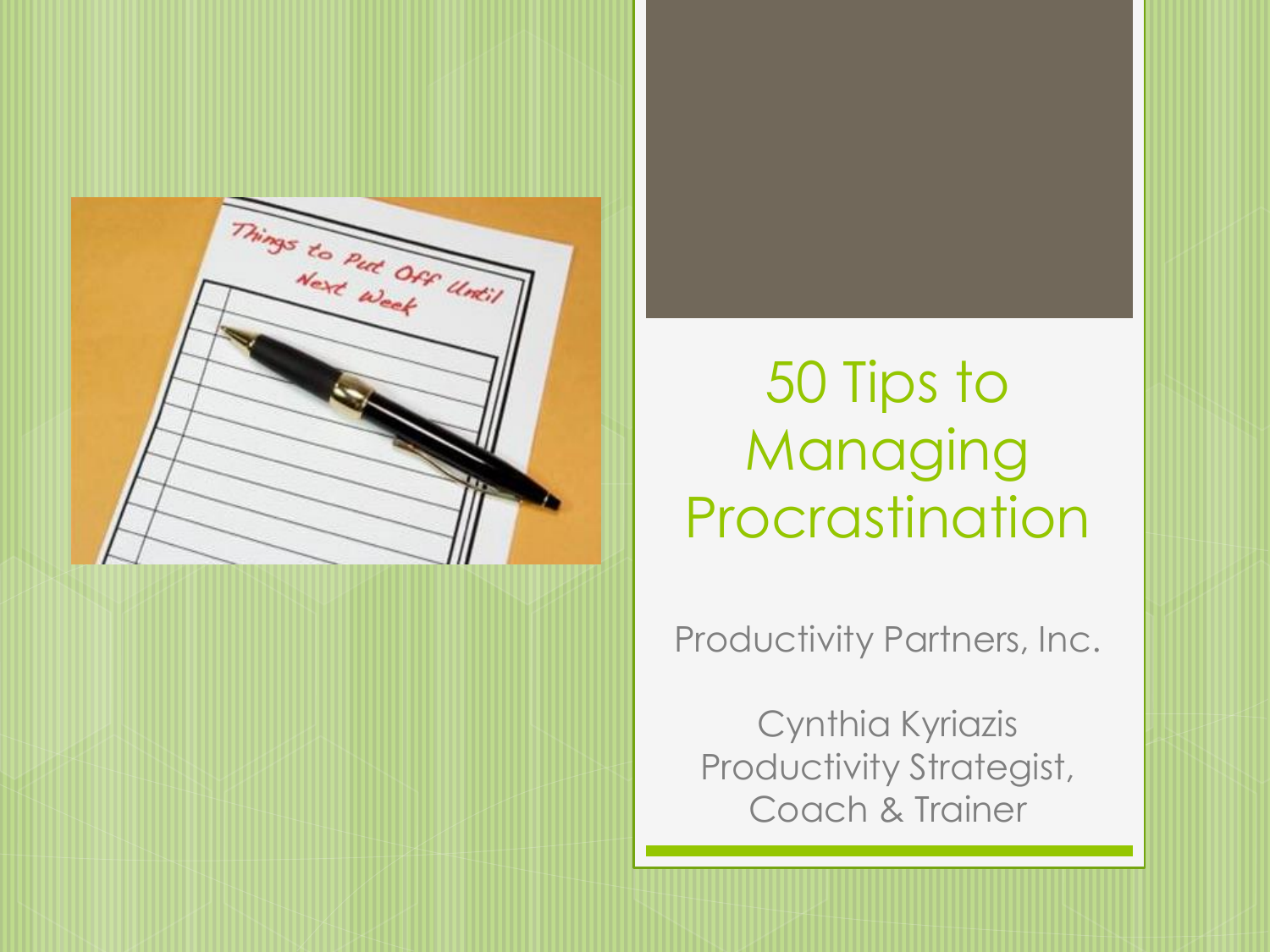I call it the big "P" word.

Procrastination.

It affects everything.

Clutter is symptomatic of one thing. Delayed decision making.

So is lack of setting goals, lack of identifying priorities, lack of planning and scheduling… you get the picture.

So this section is all about 'doing'. Executing. Making decisions. Taking action. Moving forward.

And remember to always…

**Clear your desk. Clear your mind. Organize it**

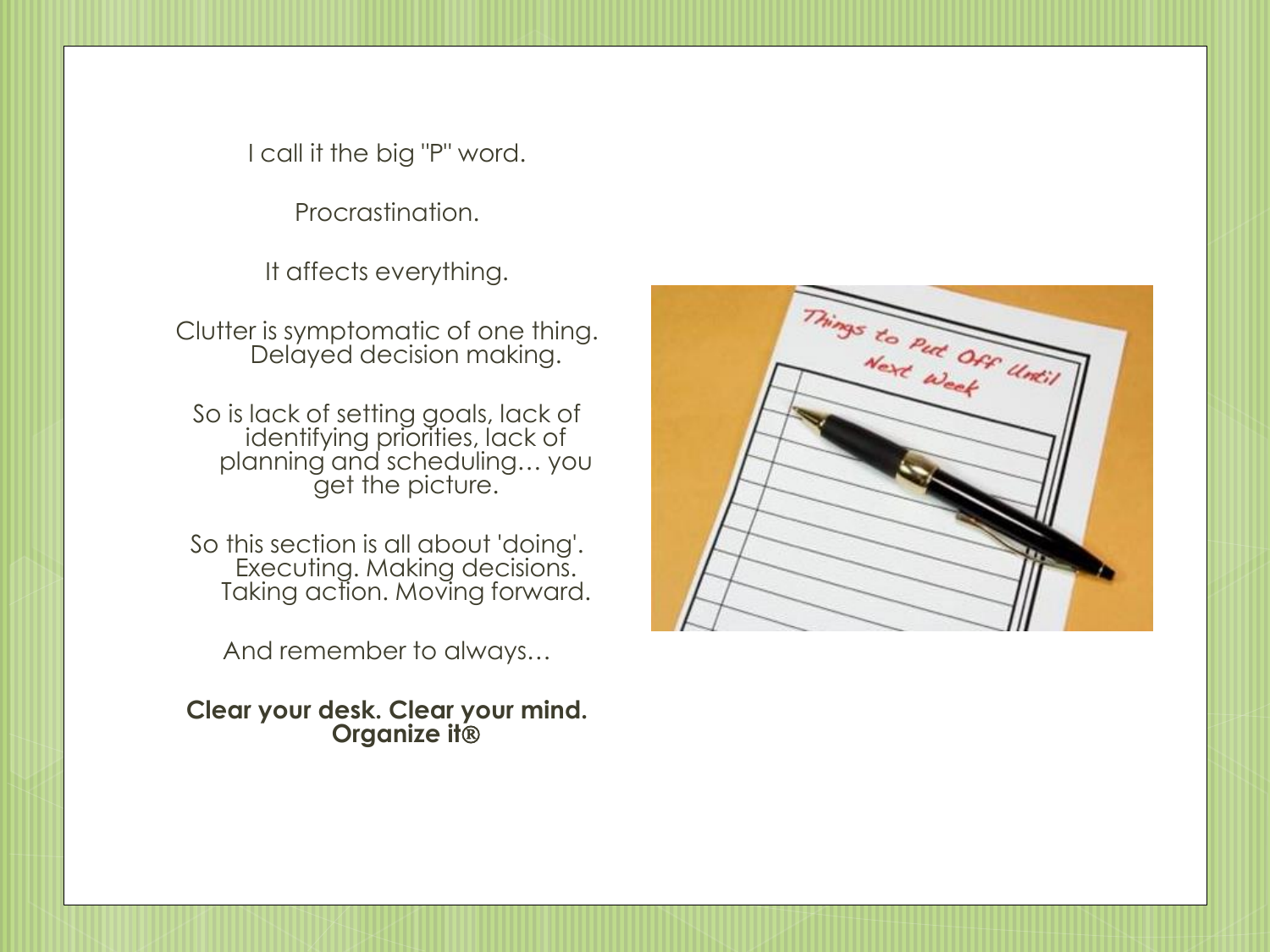

#### **Tip #1** We all procrastinate about something.

#### **Tip #2**

It's a habit we develop in childhood that follows us into adulthood.

#### **Tip #3**

It's an ineffective habit that can be replaced with an effective one.

## **Tip #4**

You waste time when you worry about what you haven't accomplished. You also increase your stress levels.

#### **Tip #5**

The hardest part of taking action is just getting started.

## **Tip #6**

Holding back can be a way of not testing yourself or your capabilities.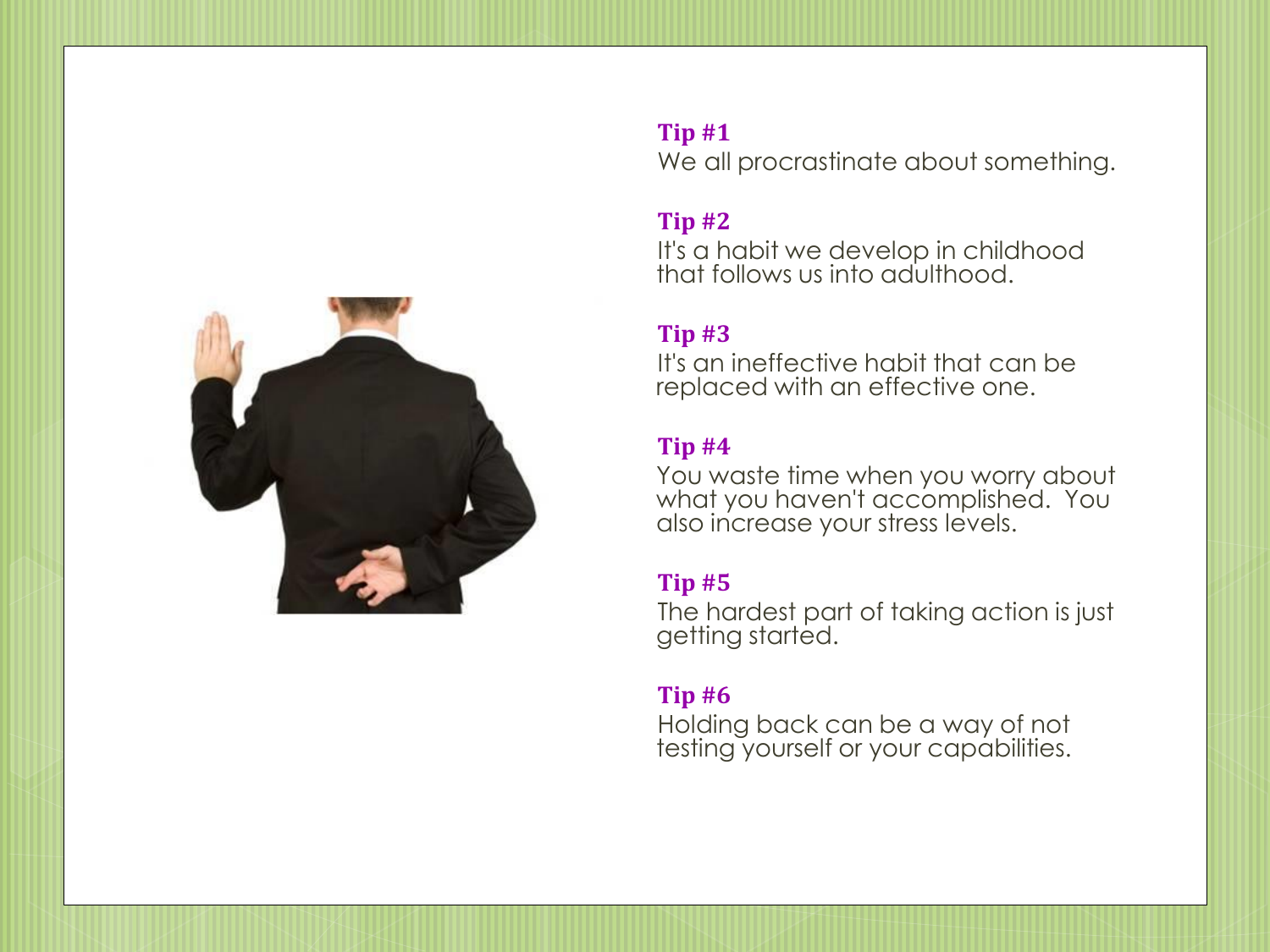If you want to grow you need to make decisions. This is true personally or professionally.

#### **Tip#8**

Setting clear deadlines helps.

#### **Tip #9**

Setting clear timelines helps.

#### **Tip #10**

It's easy to push aside high-priority activities with low-priority tasks. Have a plan and work the plan.

#### **Tip #11**

Stop wasting time worrying about what you 'should' be doing verses what you 'are' doing. It drains energy. Just do something!

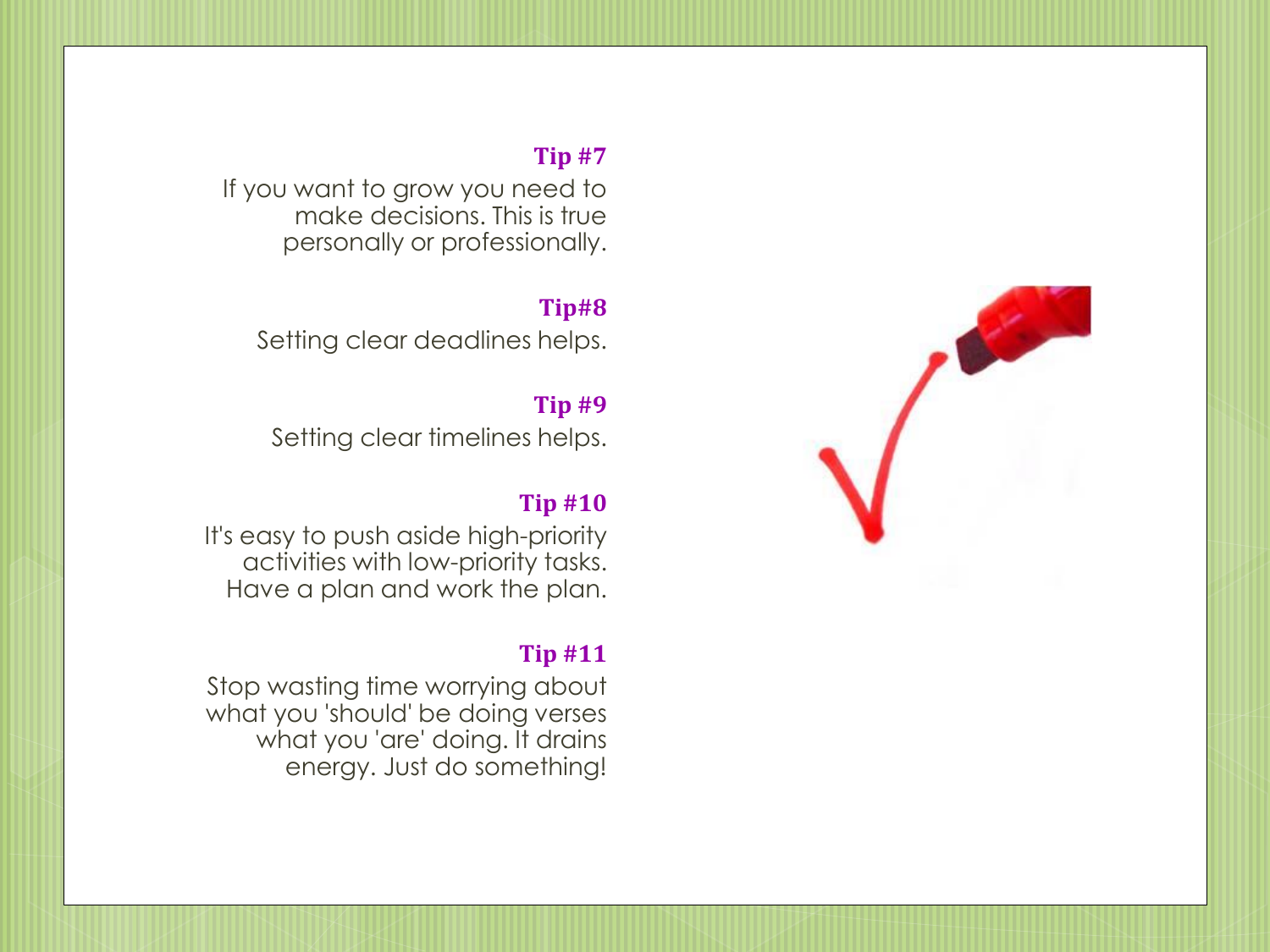Clutter is symptomatic of one thing. *Delayed decisions*.

#### **Tip #13**

Sometimes making a decision means you might lose something. A perceived risk. Push through it.

#### **Tip #14**

If you are a perfectionist, you put greater than average expectations on yourself and others. Lighten up.

#### **Tip #15**

If you are not doing something out of a purely stubborn reaction, something will come along to change that. For example, a deadline. ©

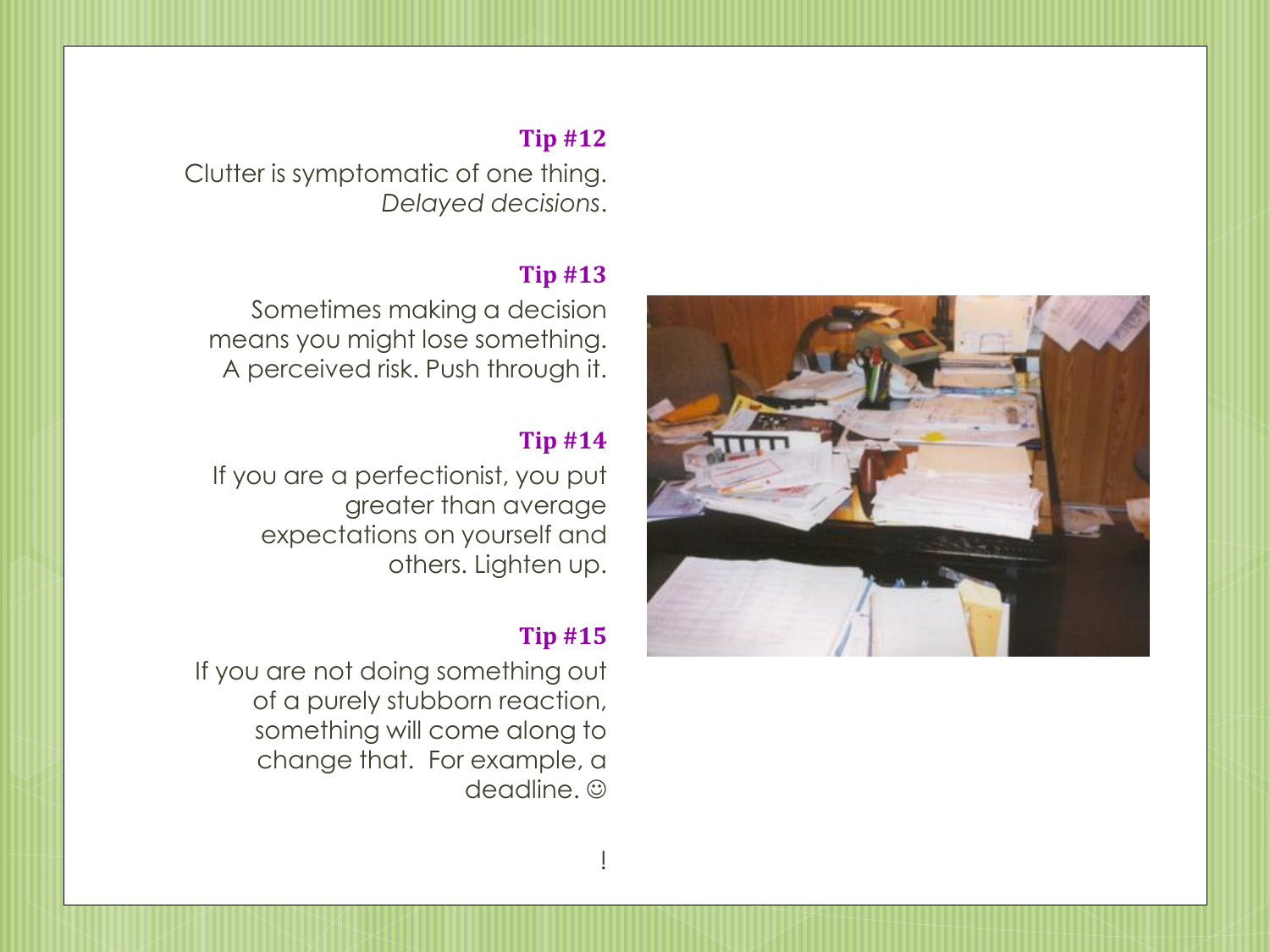

## **Tip #16** If you tend to 'dream' instead of 'do', remember that life is lived in the details of the day -to -day. Use a timer and come back to planet earth!



**Tip #17** If you tend to over commit, it becomes another way of being too busy with 'other things' to get important things done. Find help or learn to say 'no'.



**Tip #18** Think about the consequence(s) of NOT doing something. How comfortable are you with it?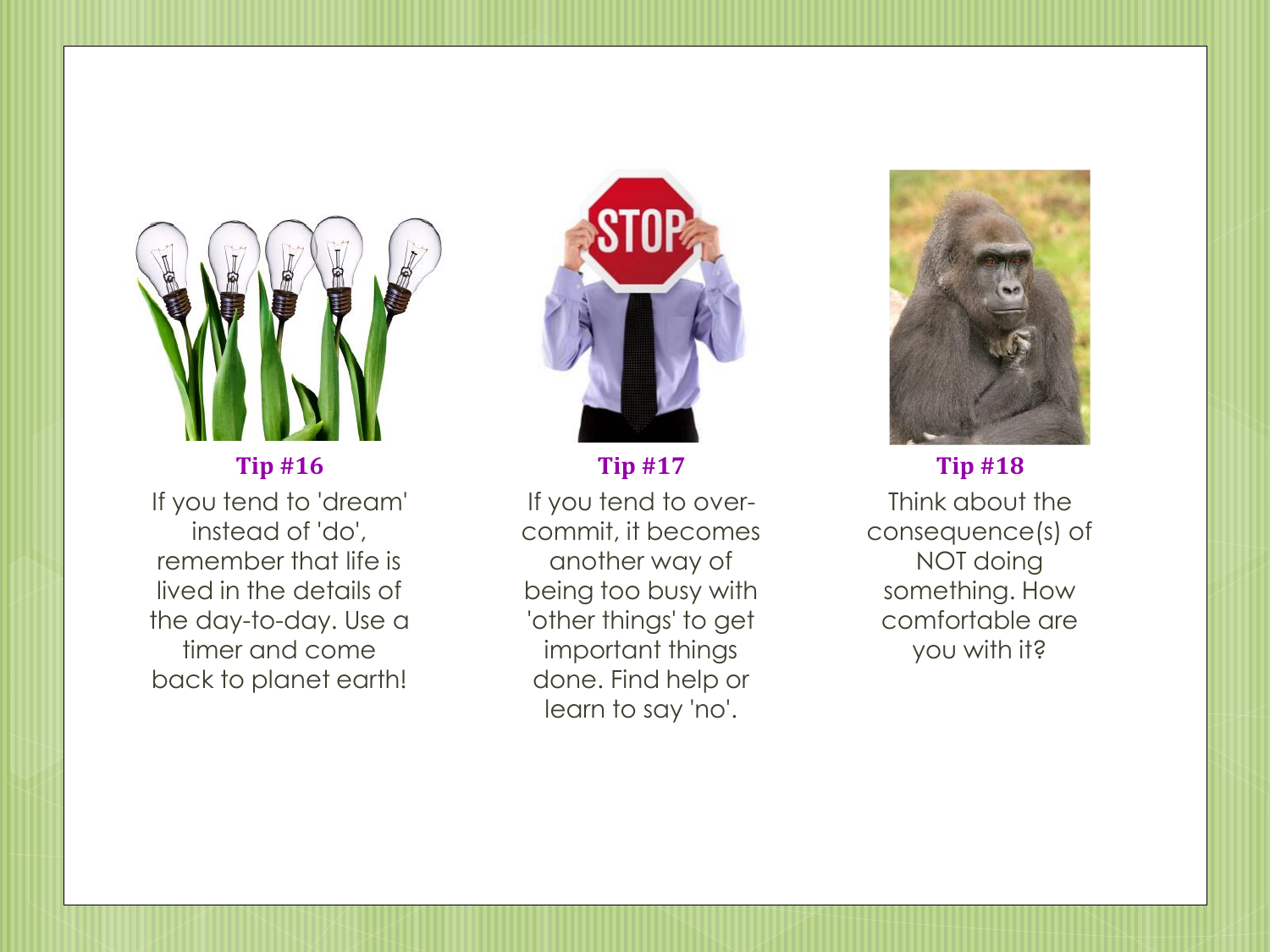

Getting organized and time management are both based on cause and effect scenarios. If you do this, then something happens. If you DON'T do this, it doesn't happen. Reflect on the consequence of not taking action.

#### **Tip #20**

Have very specific goals that are written down. Take action by the dates you outline.

#### **Tip #21**

Know your priorities. Put them in your calendar and take action accordingly.

## **Tip #22**

Do the math. If you are spending one hour a day procrastinating, what is it costing?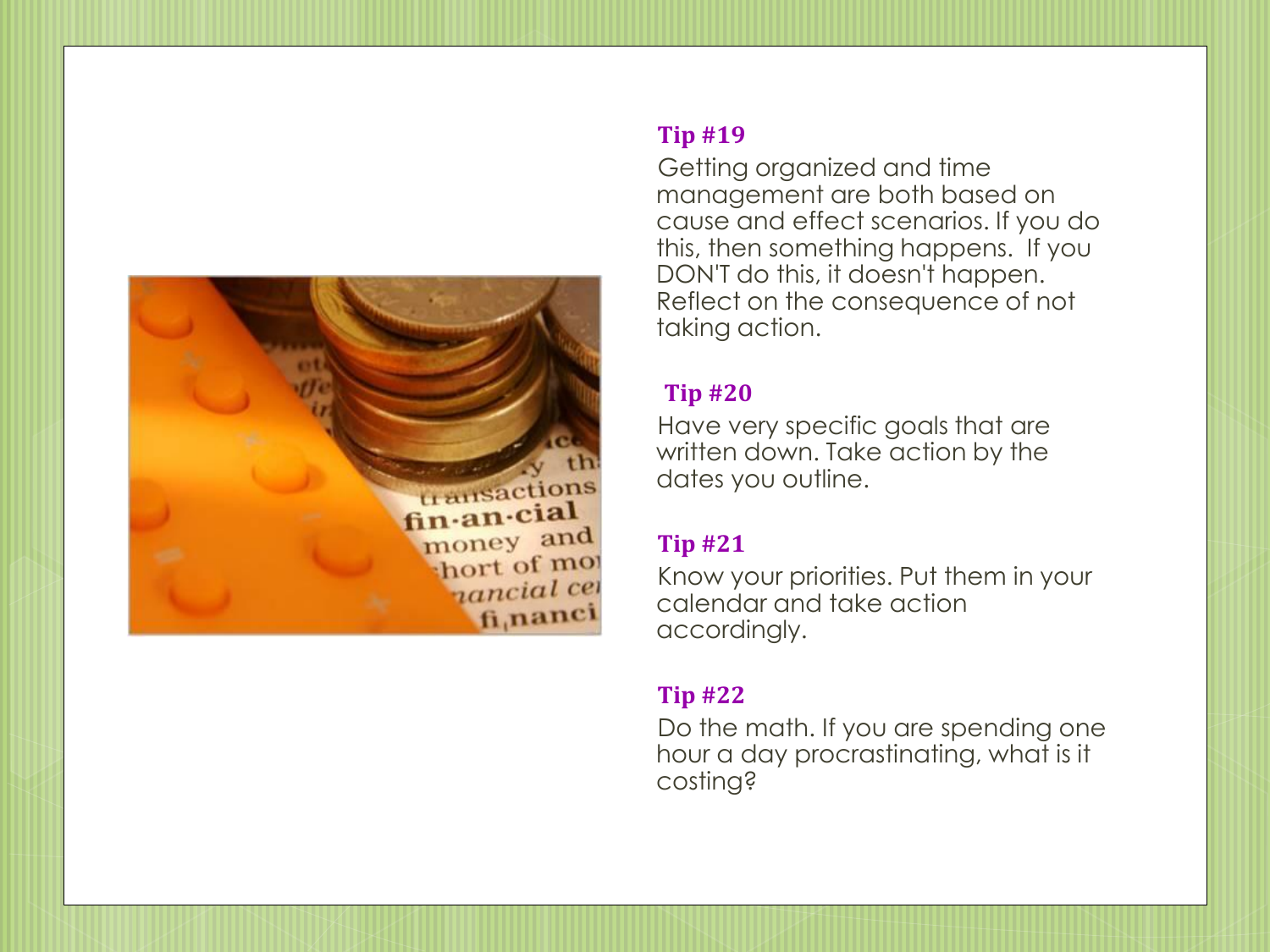

Overcoming procrastination requires a certain amount of discipline. However, discipline is not a dirty word. It means being self-directed and autonomous.

## **Tip #24**

If you feel your procrastination is irrational or emotional, take a step back to determine what's causing it. Confronting it can help break through the behavior barrier and help you move towards changing habits.

#### **Tip #25**

Focus on the positive outcomes or results you will experience by getting the job done. Turn a liability into an asset.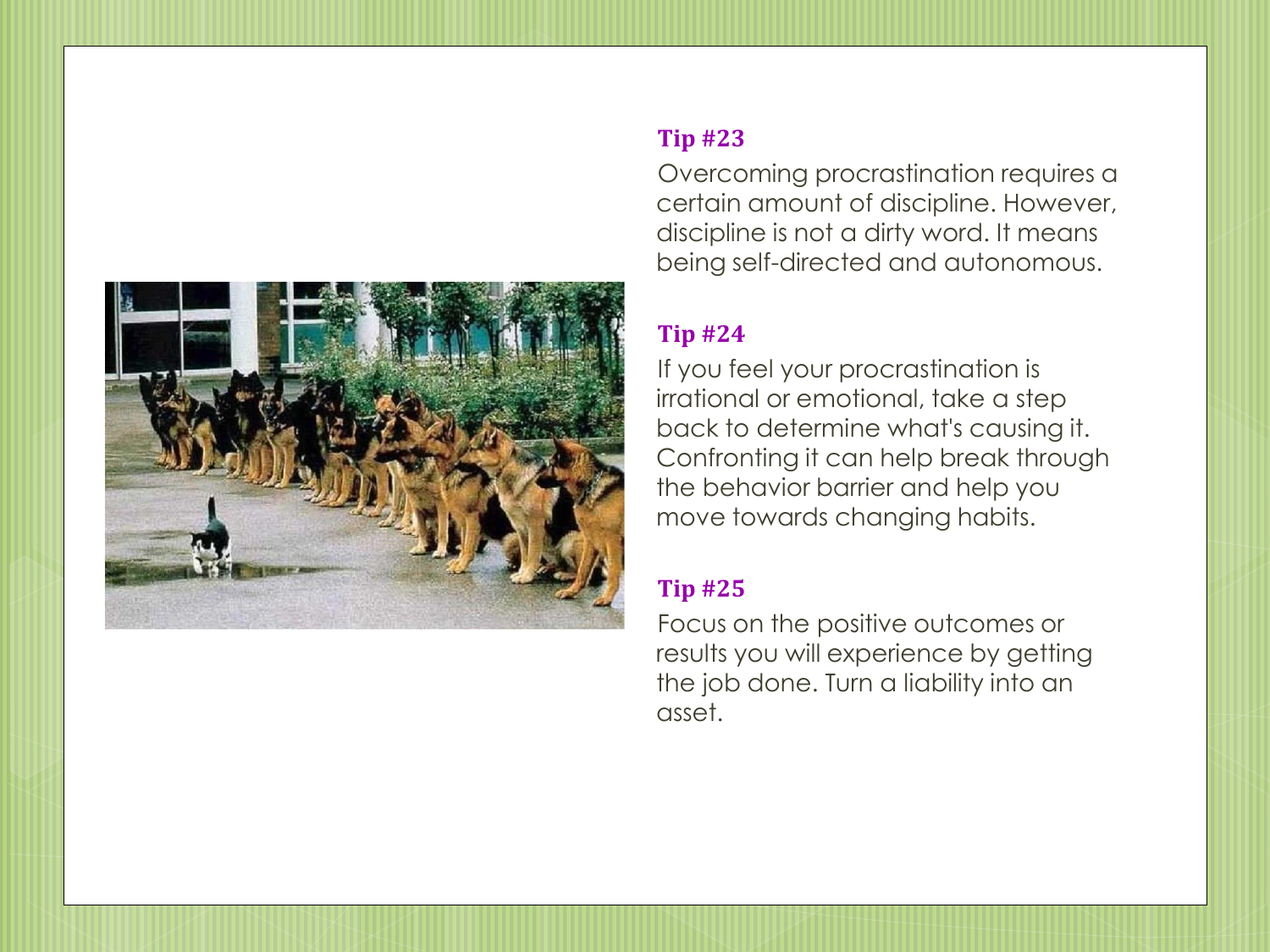Learn to say "I will" or "I can". How you speak to yourself makes a difference in changing habits.

## **Tip #27**

Remember…one step/day at a time. Just like climbing stairs.

#### **Tip #28**

Develop a reward system for doing things when they need to be done.

## **Tip #29**

Try doing the hardest thing you need to do first. Everything after that may seem easy.

#### **Tip #30**

Try doing the easiest thing you need to do first. It's fast. It doesn't work for everyone, but some have great success with this method.

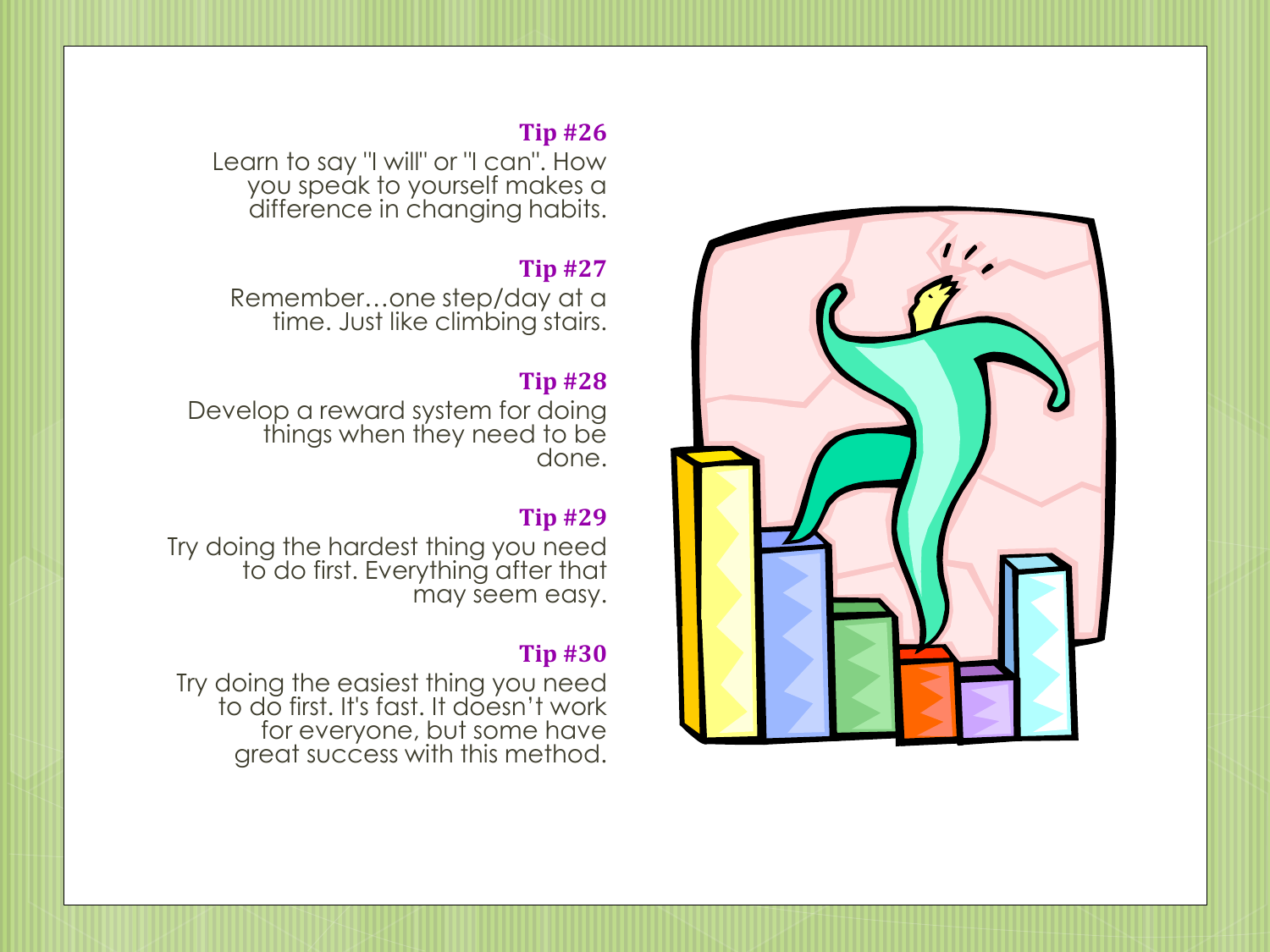

Try doing the most important thing you need to do first. The priority issue. Get it taken care of. This is the best and most effective approach for most of us.



**Tip #32** Yes. Try doing the least important thing you need to do first. *And then quickly move on.*



**Tip #33** Commit these smaller tasks to your calendar. The quicker they become reality, the more likely you are to take action.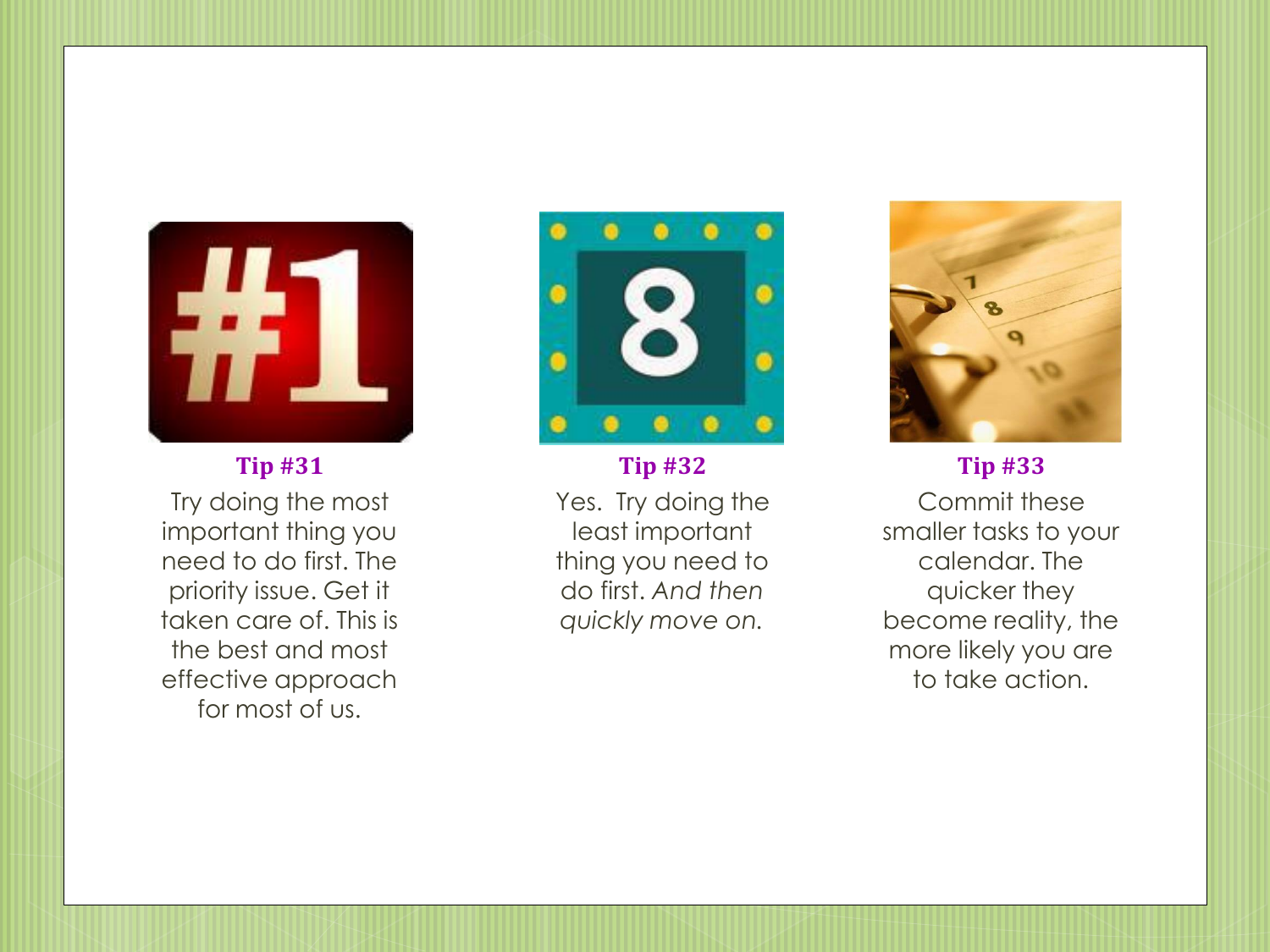

If you are overwhelmed, break big tasks into smaller more manageable parts. This is an effective time management technique.

## **Tip #35**

Try finding a buddy to help you with undesirable tasks. For example, someone to help you clean out the files in your file cabinet.

# **Tip #36**

Delegating work or finding outside help is an important time management principle. Doing this helps you re-focus on taking action on higher priority issues.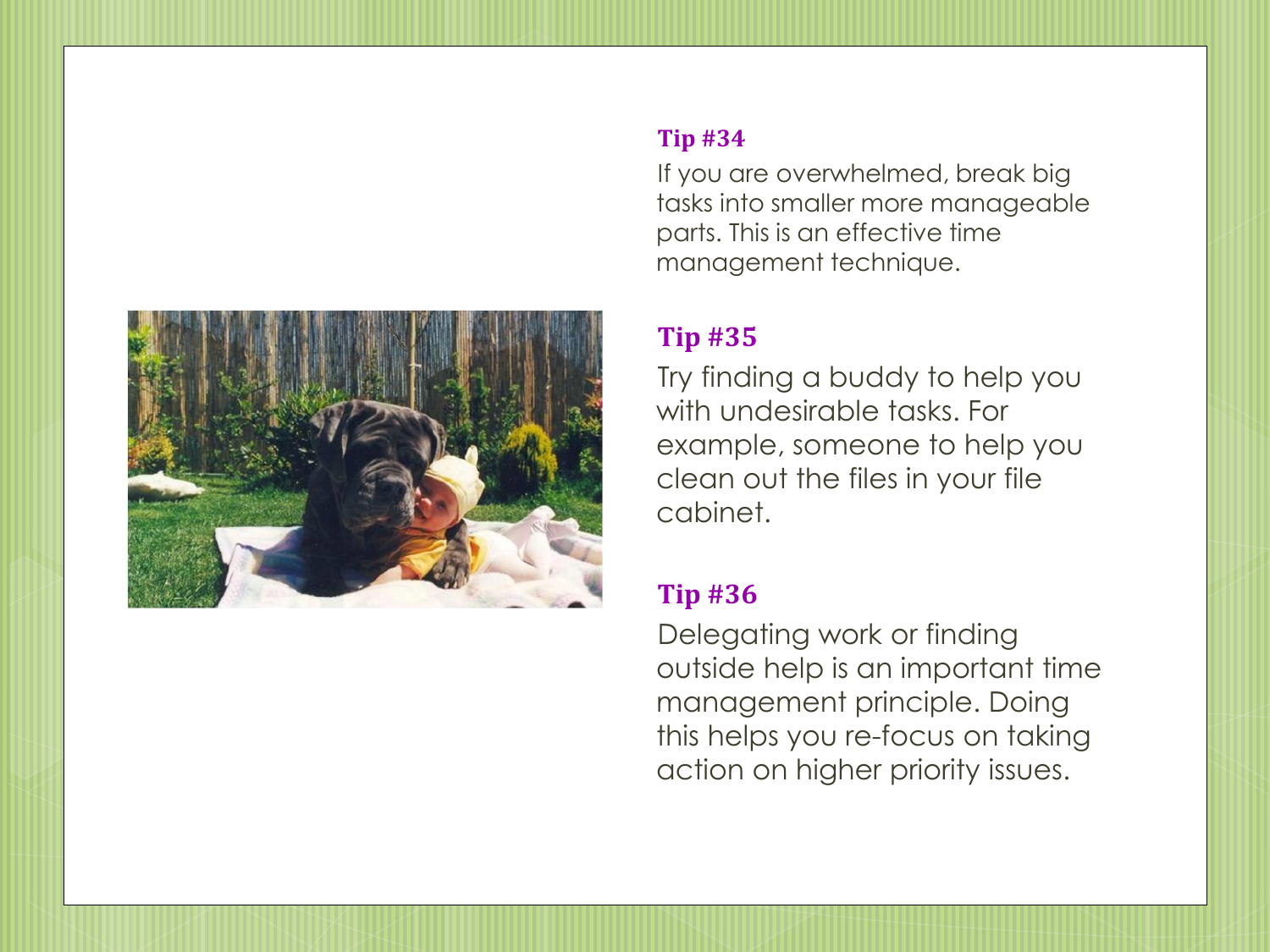

Reconsider. Is the item as high a priority now as it was when you put it on your list? It may have become less important.

## **Tip #38**

How long? If an item has been on your 'to do' list for a while and it isn't getting done, then it may not need to be on the list at all. It just may not be that important.

## **Tip #39**

If you are always chasing what you 'didn't do', you have no time or energy left to do what you want to do.

## **Tip #40**

Eliminate distractions. They are the easiest road towards busywork.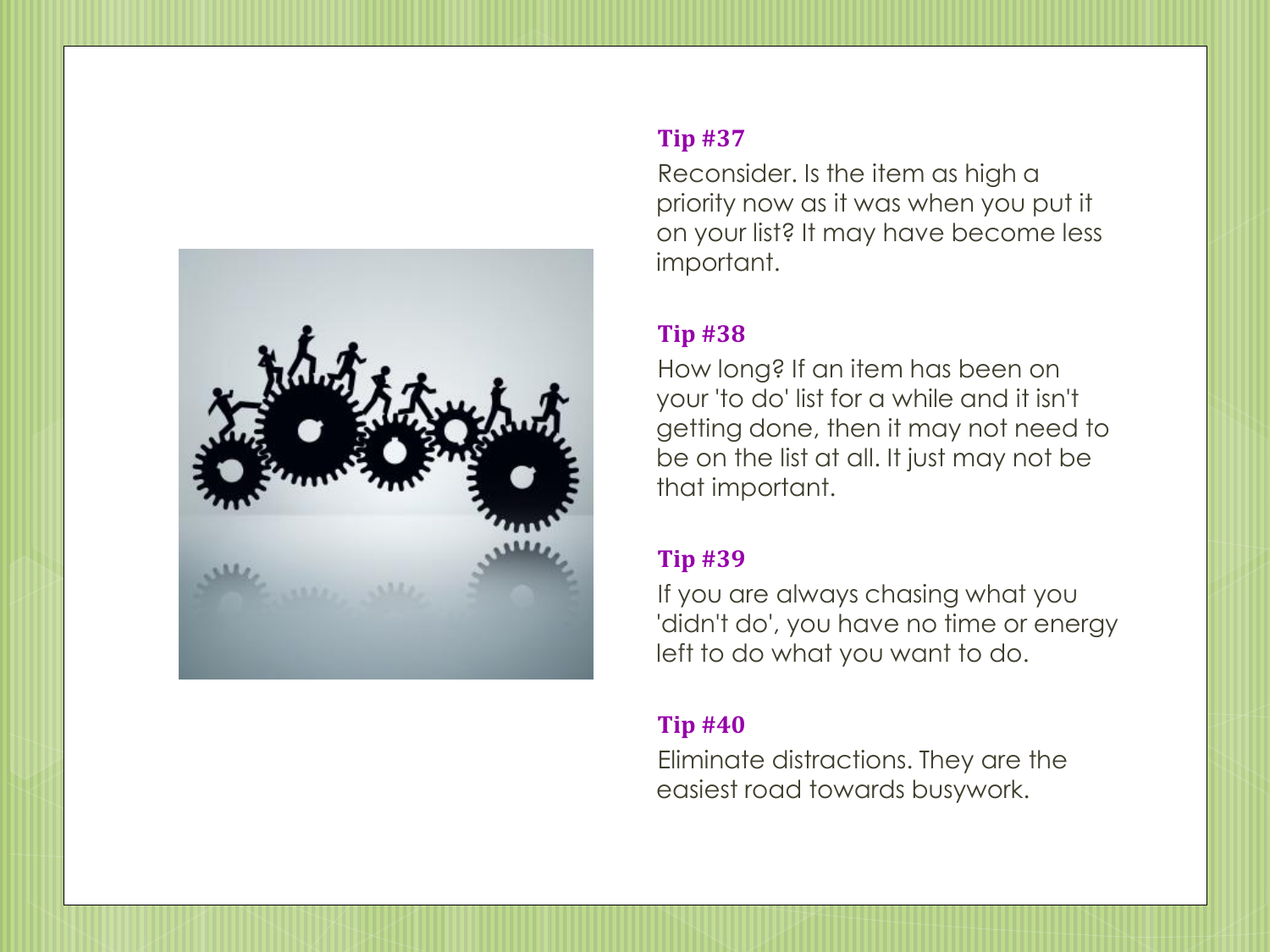

Delayed decisions can lead to a flurry of busywork. There is a difference between being busy and being productive.

#### **Tip #42**

Get ready: by taking the time to prepare your workspace to do the job at hand.

#### **Tip #43**

Get set: by removing anything in your workspace that would be a distraction.

## **Tip #44**

Identify people and things that can help you overcome procrastination.

## **Tip #45**

First decide what you need to do. Then create an environment for doing just that.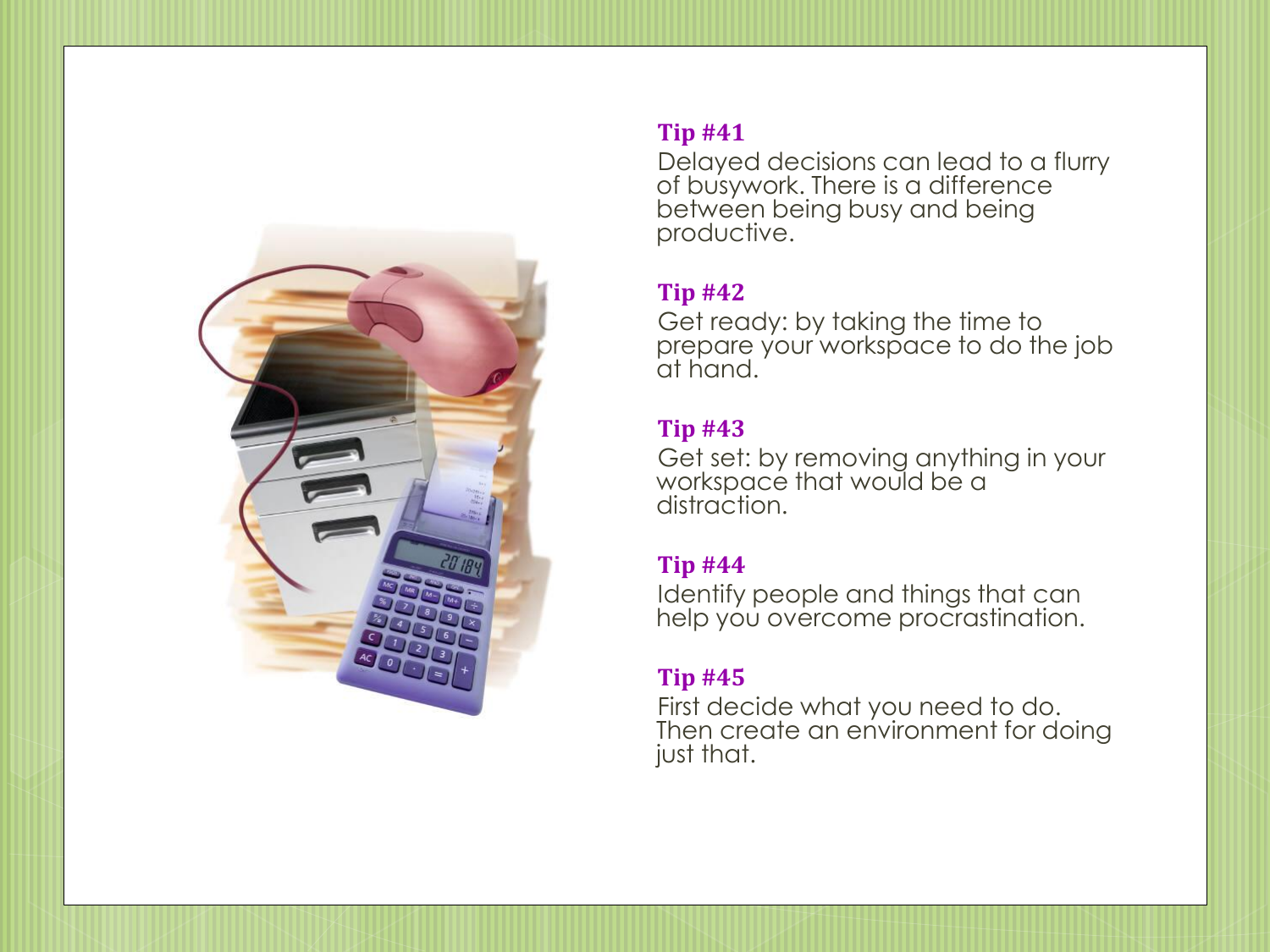

**Tip #46** Use a timer. Do something for a certain period of time and then shift gears.



**Tip #47** Give credit where credit is due. Pat yourself on the back when you do something you have delayed doing.



**Tip #48** Be realistic. There are only 24 hours in a day…don't waste them by worrying about what hasn't gotten done. Do something!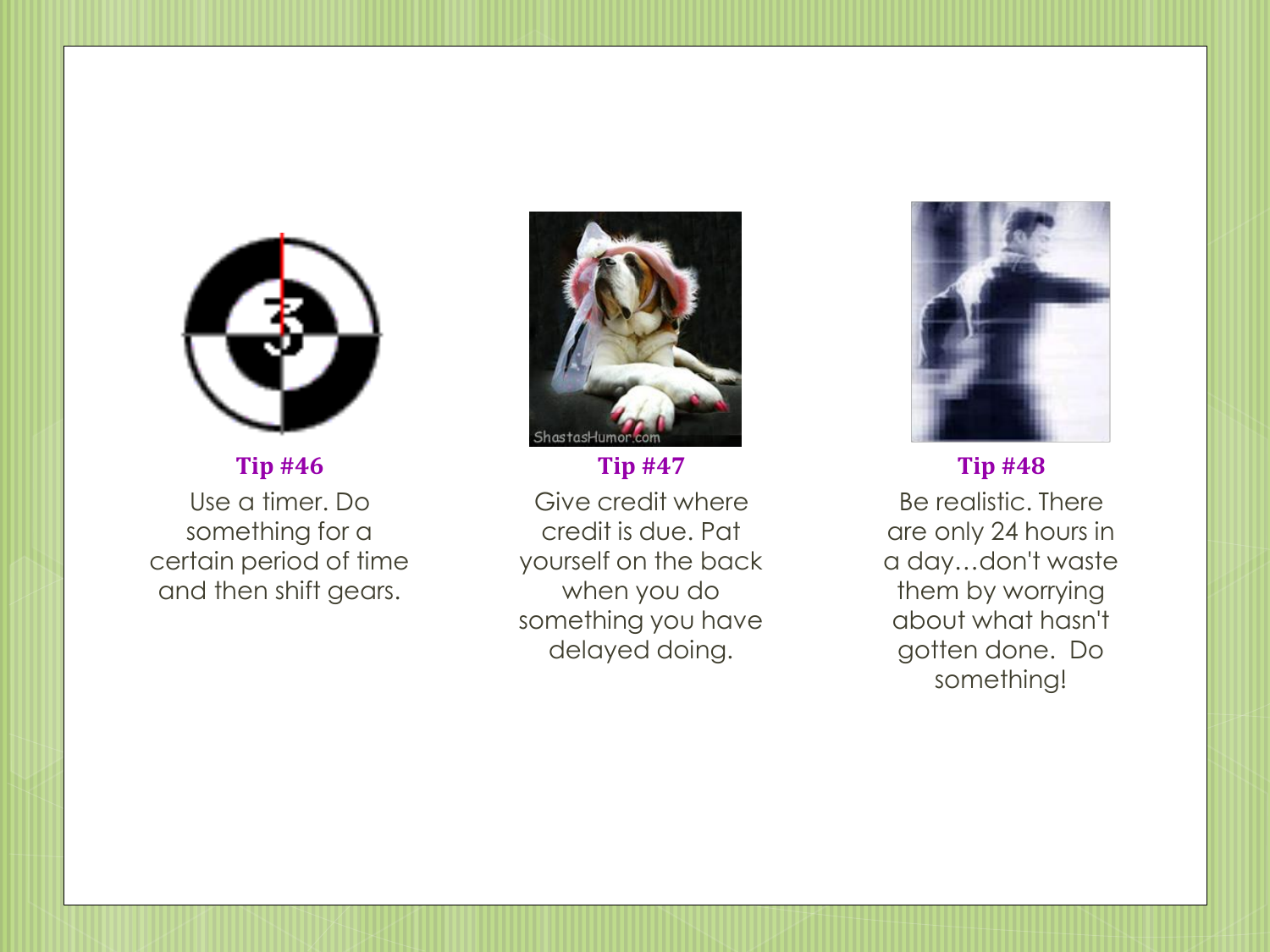By making decisions you experience greater freedom and flexibility to do things you want and not just the things you need to do.

#### **Tip #50**

Taking action is not just about completing tasks. It's about not feeling regretful and experiencing a more satisfying life.

#### **Bonus Tip #51**

Practice, practice, practice!

Keep Reading…